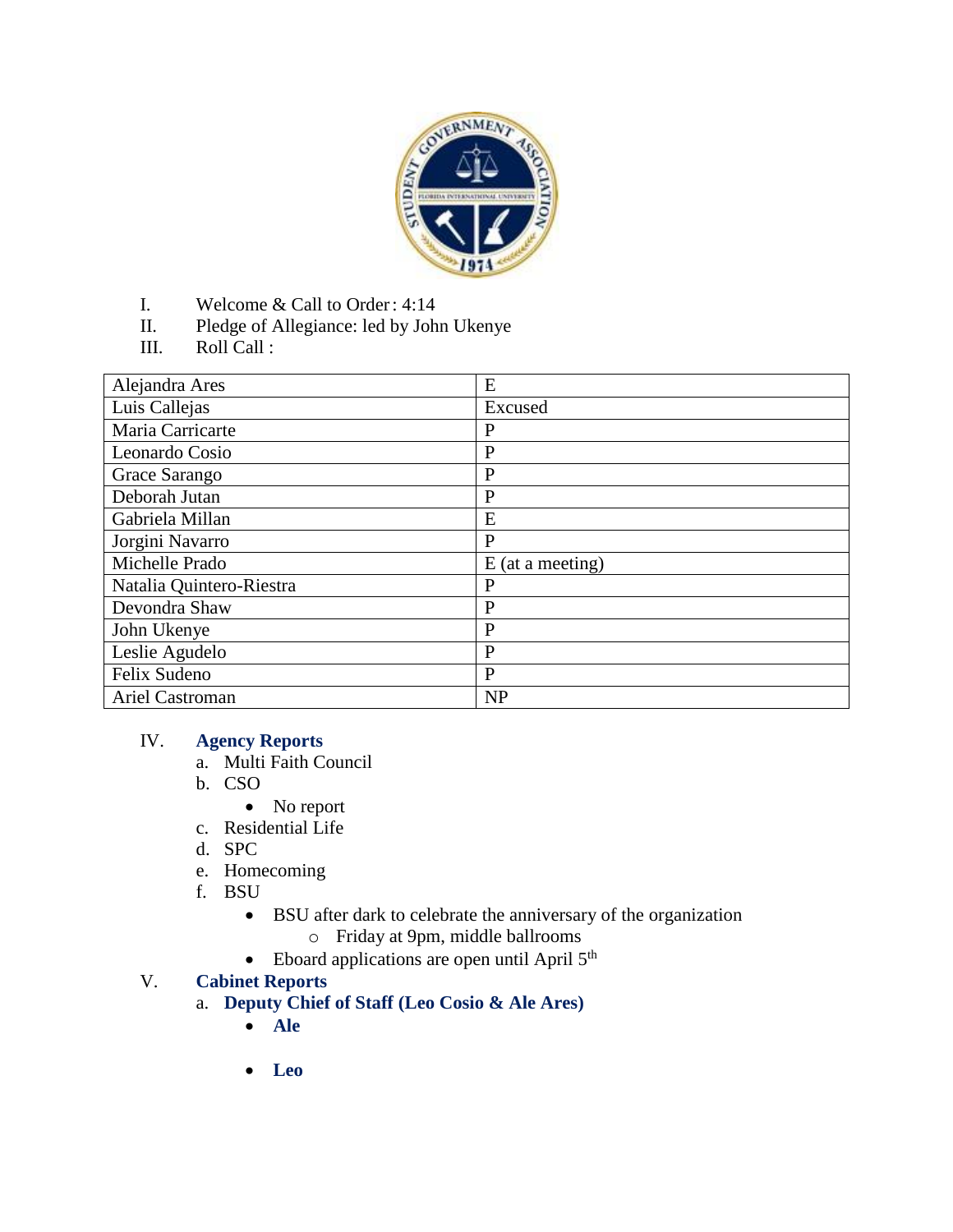- o **Hoping to meet with alexis to work on the climate summit and collaborate with the student green clubs**
- o **Work on the concert that will most likely be in April**
- o **Working on shirts for the giveaways**
- b. **Marketing Coordinators (Maria Carricarte)**
	- **No report**
- c. **Student Experience Coordinator (Natalia Quintero-Riestra)**
	- **No report**
- d. **Student Development Coordinator (Michelle Prado)**
- e. **Student Support Coordinator (Ariel Castroman)**
- f. **Panther Rage Coordinator (Deborah Jutan)**
	- **Helping felix being the mediator between athletics to have SGA table at the spring football games and baseball games to inform students on the FIU expansion**
- a. **Veteran Affairs Coordinator (Leslie Agudelo)**
	- **i.** Tabling today and next Thursday
	- **ii.** Today is the general body meeting at 6pm and afterwards have
	- **iii.** March 29<sup>th</sup> career boot camp preparing students for interviews

### b. **Special Events Coordinator (John Ukenye & Grace Sarango)**

- **John**
- Take Back the Breezeway (SGA's TBTN Pre-Event) Doodle
	- o [http://doodle.com/poll/wg75rc5trqdw5hge](https://urldefense.proofpoint.com/v2/url?u=http-3A__doodle.com_poll_wg75rc5trqdw5hge&d=AwMFaQ&c=1QsCMERiq7JOmEnKpsSyjg&r=dJrEnh005wwYMGohR_iFBw&m=cNxMEkTkPFwybni7u8K--NZliKmI8Z5AHLg7g9PvL-I&s=1fww3ylPbD-pKjd2ObZ7_SBzh27_ghWcYuwOxMyn36A&e=)
	- o April 5th
	- o 5:00 PM 7:00PM
	- o University Towers Breezeway/Housing Quad Entrance
	- o PLEASE FILL IT OUT!
- SGA at Take Back the Night
	- $\circ$  Thursday, April 14<sup>th</sup> at 7pm in the ballrooms
	- o Will we be present? If so, we can reserve a table at the event. I currently have SGA listed as interested and probably tabling.
- Pre- and Recharge Doodle
	- o [http://doodle.com/poll/dayrs5ibcsfvya7q](https://urldefense.proofpoint.com/v2/url?u=http-3A__doodle.com_poll_dayrs5ibcsfvya7q&d=AwMFaQ&c=1QsCMERiq7JOmEnKpsSyjg&r=dJrEnh005wwYMGohR_iFBw&m=cNxMEkTkPFwybni7u8K--NZliKmI8Z5AHLg7g9PvL-I&s=cdWDkt26FXbnpQta6Hqr8OEGIszwoCbGoP0KiJOI9II&e=)
	- $\circ$  April 27th May 4<sup>th</sup>
	- o PLEASE FILL IT OUT!
- **Grace**
	- o Contacted SPC for a pre recharge interactive experience for students

# c. **Lobbying Coordinator (Felix Sedeno)**

- **i.** Focusing on the petition and working with Maria to get social media running about the petition going on social media
- **ii.** Looking to have one or two, three people at the following events to inform students about the petition
	- **1.** Baseball games
	- **2.** Spring football games
	- **3.** Uproar
	- **4.** Climate